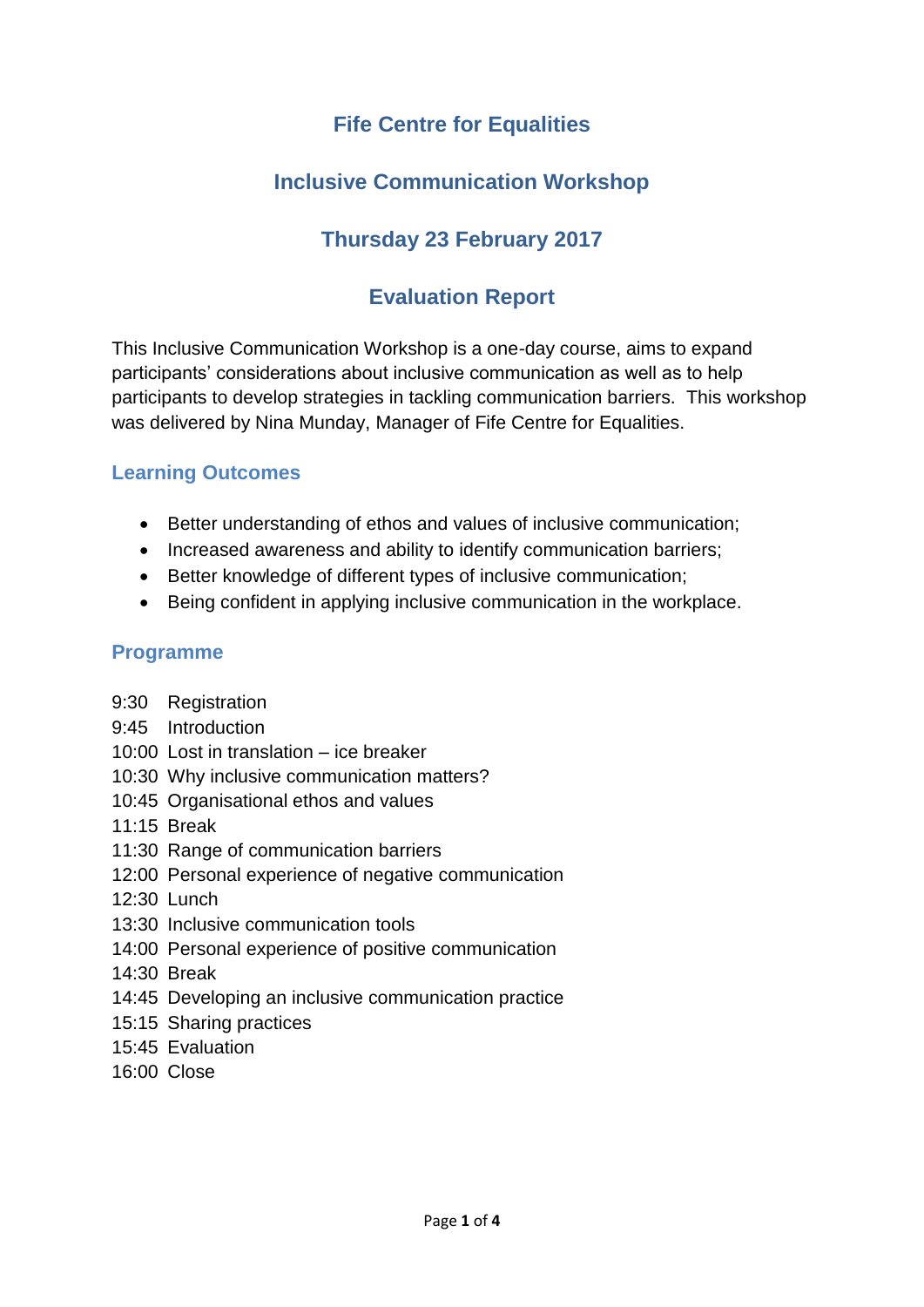### **Participants**

13 people attended this workshop on 23 February 2017, representing the following organisations.

- Lead Scotland
- Penumbra
- Adult Support & Protection Team
- ENABLE Scotland
- Fife Voluntary Action
- Fife Carers Centre
- Work Options Team
- Deaf Communication Service
- Fife Centre for Equalities

The participants' age range spanned from 19 to 66. Eleven of the participants are female and two are male. Only one participant stated that they have a disability. Eleven self-classified as White Scottish, one as Swedish and one as mixed ethnicity. Nine of the participants stated they have no religion, one stated Church of Scotland, and one stated other.

One participant has caring responsibilities. Eight are married and five are single.

Ten of the participants are employed full-time, one is in part-time employment, one is in further/higher education and one is retired.

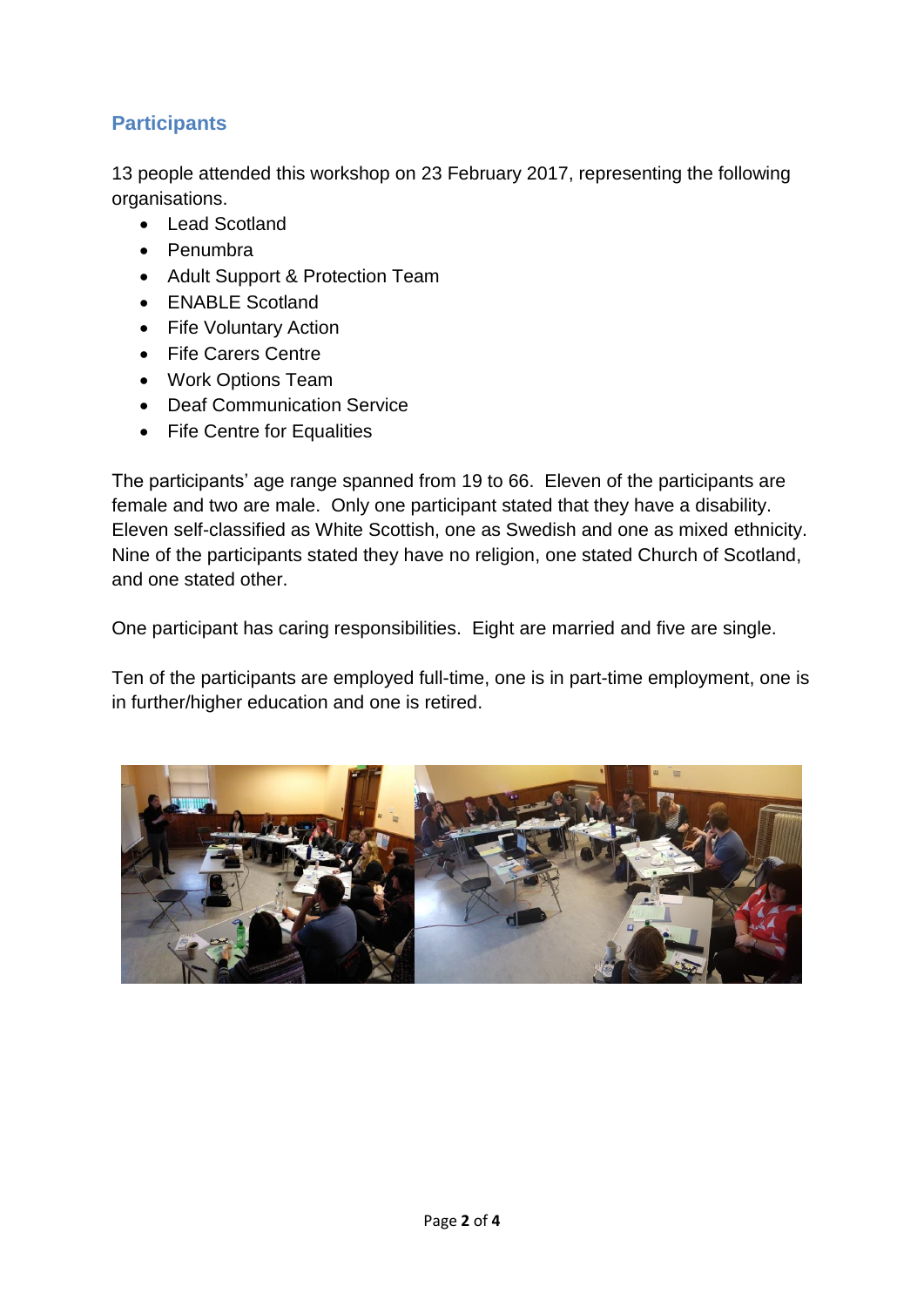# **Feedback**



All participants scored the workshop very highly; a majority of participants scored 5 out of 5 on the content, delivery and accessibility.

Participants were asked to score their own knowledge before and after the workshop. Prior to the workshop, eight participants scored their own knowledge at 3 out of 5, four at 4, and one at 1.

After the workshop, ten participants scored their knowledge on the subject as 5 out of 5 and three at 4. This marked a significant of improvement of their knowledge as a result of this workshop.

#### **Other Comments:**

"Great to see deafness included as this often missed out - very knowledgeable!" "Make loads of notes."

"Very informative, plenty knowledge gained."

"It would have been good to see live or video examples of some of the other methods of communication."

"I have a better awareness of people needs/communication. Great course, would/will highly recommend to others."

"Resource pack very useful."

"This workshop would be highly relevant a practical for many other audiences/groups."

"I feel I have a better understanding of inclusive communication."

"Really appreciate the handouts - resource pack especially."

"Really useful training especially tools for inclusive communication."

"More interactive sessions."